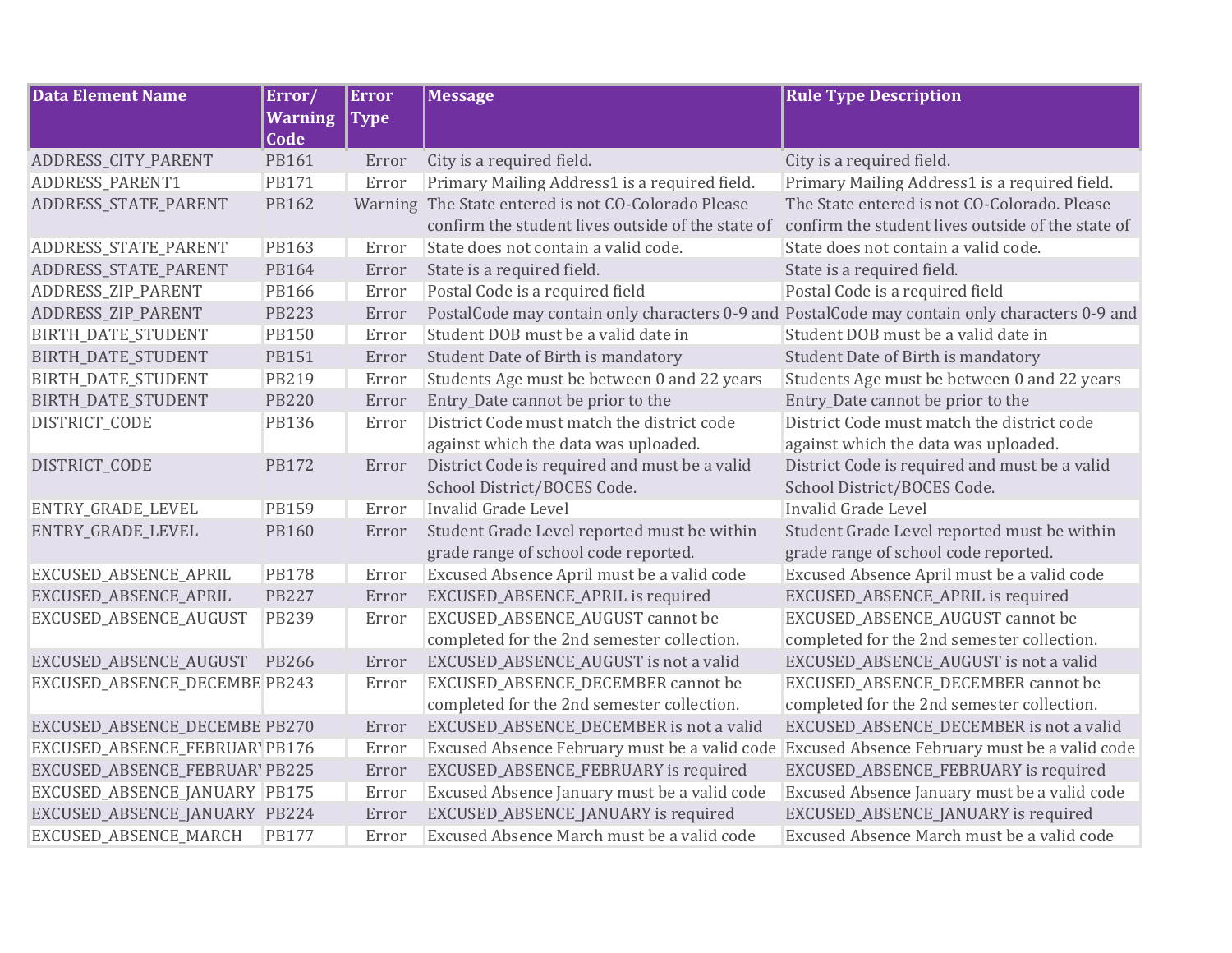| <b>Data Element Name</b>       | Error/         | <b>Error</b> | <b>Message</b>                                                                                | <b>Rule Type Description</b>                                                                  |
|--------------------------------|----------------|--------------|-----------------------------------------------------------------------------------------------|-----------------------------------------------------------------------------------------------|
|                                | <b>Warning</b> | <b>Type</b>  |                                                                                               |                                                                                               |
|                                | <b>Code</b>    |              |                                                                                               |                                                                                               |
| EXCUSED_ABSENCE_MARCH          | <b>PB226</b>   | Error        | EXCUSED_ABSENCE_MARCH is required                                                             | EXCUSED_ABSENCE_MARCH is required                                                             |
| EXCUSED_ABSENCE_MAY            | PB179          | Error        | Excused Absence May must be a valid code                                                      | Excused Absence May must be a valid code                                                      |
| EXCUSED_ABSENCE_MAY            | <b>PB228</b>   | Error        | EXCUSED_ABSENCE_MAY is required                                                               | EXCUSED_ABSENCE_MAY is required                                                               |
| EXCUSED_ABSENCE_NOVEMBE PB242  |                | Error        | EXCUSED_ABSENCE_NOVEMBER cannot be                                                            | EXCUSED_ABSENCE_NOVEMBER cannot be                                                            |
|                                |                |              | completed for the 2nd semester collection.                                                    | completed for the 2nd semester collection.                                                    |
| EXCUSED_ABSENCE_NOVEMBE PB269  |                | Error        | EXCUSED_ABSENCE_NOVEMBER is not a valid                                                       | EXCUSED_ABSENCE_NOVEMBER is not a valid                                                       |
| EXCUSED_ABSENCE_OCTOBER PB241  |                | Error        | EXCUSED_ABSENCE_OCTOBER cannot be                                                             | EXCUSED_ABSENCE_OCTOBER cannot be                                                             |
|                                |                |              | completed for the 2nd semester collection.                                                    | completed for the 2nd semester collection.                                                    |
| EXCUSED_ABSENCE_OCTOBER PB268  |                | Error        | EXCUSED_ABSENCE_OCTOBER is not a valid                                                        | EXCUSED_ABSENCE_OCTOBER is not a valid                                                        |
| EXCUSED_ABSENCE_SEPTEMB PB240  |                | Error        | EXCUSED_ABSENCE_SEPTEMBER cannot be                                                           | EXCUSED_ABSENCE_SEPTEMBER cannot be                                                           |
|                                |                |              | completed for the 2nd semester collection.                                                    | completed for the 2nd semester collection.                                                    |
| EXCUSED_ABSENCE_SEPTEMBI PB267 |                | Error        | EXCUSED_ABSENCE_SEPTEMBER is not a valid                                                      | EXCUSED_ABSENCE_SEPTEMBER is not a valid                                                      |
| FIRST_NAME_PARENT              | PB167          | Error        | Primary Parent First Name may contain only                                                    | Primary Parent First Name may contain only                                                    |
|                                |                |              | characters A-Z, 0-9, blank, apostrophe, hyphen,                                               | characters A-Z, 0-9, blank, apostrophe, hyphen,                                               |
| FIRST_NAME_PARENT              | <b>PB168</b>   | Error        | Primary Parent First Name is a required field.                                                | Primary Parent First Name is a required field.                                                |
| FIRST_NAME_STUDENT             | PB143          | Error        | Student First Name is a required field.                                                       | Student First Name is a required field.                                                       |
| FIRST_NAME_STUDENT             | <b>PB144</b>   | Error        |                                                                                               | Student First Name may contain only characters Student First Name may contain only characters |
|                                |                |              | A-Z, 0-9, blank, apostrophe, hyphen, comma and A-Z, 0-9, blank, apostrophe, hyphen, comma and |                                                                                               |
| FRPL_ELIGIBLE                  | <b>PB137</b>   | Error        | FRPLEligible does not contain a valid code.                                                   | FRPLEligible does not contain a valid code.                                                   |
| FRPL_ELIGIBLE                  | <b>PB158</b>   | Error        | FRPLEligible is a required field.                                                             | FRPLEligible is a required field.                                                             |
| FRPL_ELIGIBLE_DATE             | <b>PB130</b>   | Error        | If the FRPL Eligibility Date is provided, the date                                            | If this data is provided, the date must be in the                                             |
|                                |                |              | must be in the following format: MMDDYYYY or                                                  | following format: MMDDYYYY or zero filled.                                                    |
| <b>GENDER_STUDENT</b>          | <b>PB148</b>   | Error        | Student Gender does not contain a valid code.                                                 | Student Gender does not contain a valid code.                                                 |
| <b>GENDER_STUDENT</b>          | PB149          | Error        | <b>Student Gender is mandatory</b>                                                            | <b>Student Gender is mandatory</b>                                                            |
| LASID                          | PB141          | Error        | LASID is mandatory                                                                            | LASID is mandatory                                                                            |
| LAST_NAME_PARENT               | PB169          | Error        | Primary Parent Last Name may contain only                                                     | Primary Parent Last Name may contain only                                                     |
|                                |                |              | characters A-Z, 0-9, blank, apostrophe, hyphen,                                               | characters A-Z, 0-9, blank, apostrophe, hyphen,                                               |
| LAST_NAME_PARENT               | <b>PB170</b>   | Error        | Primary Parent Last Name is a required field.                                                 | Primary Parent Last Name is a required field.                                                 |
| LAST_NAME_STUDENT              | <b>PB146</b>   | Error        | Student Last Name may contain only characters                                                 | Student Last Name may contain only characters                                                 |
|                                |                |              | A-Z, 0-9, blank, apostrophe, hyphen, comma and A-Z, 0-9, blank, apostrophe, hyphen, comma and |                                                                                               |
| LAST_NAME_STUDENT              | <b>PB147</b>   | Error        | Student Last Name is required.                                                                | Student Last Name is required.                                                                |
| LEARNING_MODALITY              | <b>PB131</b>   | Error        | Learning Modality Type is required.                                                           | Learning Modality Type is required.                                                           |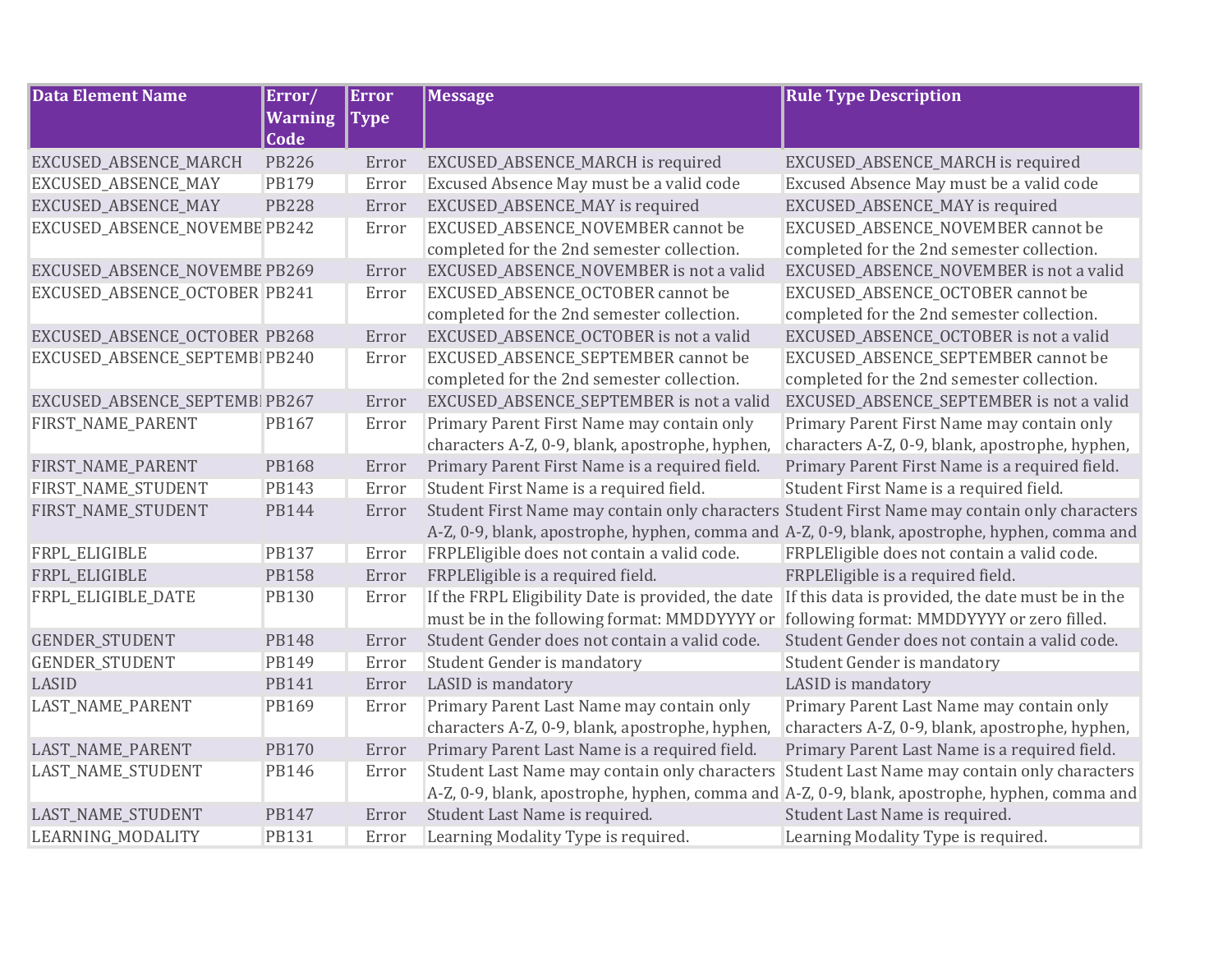| <b>Data Element Name</b> | Error/                 | <b>Error</b> | <b>Message</b>                                                                                                                       | <b>Rule Type Description</b>                                                                                     |
|--------------------------|------------------------|--------------|--------------------------------------------------------------------------------------------------------------------------------------|------------------------------------------------------------------------------------------------------------------|
|                          | <b>Warning</b><br>Code | <b>Type</b>  |                                                                                                                                      |                                                                                                                  |
| LEARNING_MODALITY        | <b>PB132</b>           | Error        | Learning Modality Type must be a valid code.                                                                                         | Learning Modality Type must be a valid code.                                                                     |
| MIDDLE_NAME_STUDENT      | <b>PB145</b>           | Error        | Student Middle Name may contain only                                                                                                 | Student Middle Name may contain only                                                                             |
|                          |                        |              | characters A-Z, 0-9, blank, apostrophe, hyphen,                                                                                      | characters A-Z, 0-9, blank, apostrophe, hyphen,                                                                  |
| NONSCHOOL_PROGRAM        | <b>PB128</b>           | Error        | Non School Program Code is required.                                                                                                 | Non School Program Code is required.                                                                             |
| NONSCHOOL_PROGRAM        | <b>PB129</b>           | Error        | NONSCHOOL_PROGRAM_CODE not a valid                                                                                                   | NONSCHOOL PROGRAM CODE not a valid                                                                               |
| REMOTE_APR_2             | <b>PB248</b>           | Error        | Option selected is 3.                                                                                                                | REMOTE_APR_2 is required when the Reporting REMOTE_APR_2 is required when the Reporting<br>Option selected is 3. |
| REMOTE_APR_2             | <b>PB254</b>           | Error        | REMOTE_APR_2 must be a valid code when the<br>Reporting Option selected is 3.                                                        | REMOTE_APR_2 must be a valid code when the<br>Reporting Option selected is 3.                                    |
| REMOTE_APR_2             | <b>PB259</b>           | Error        | REMOTE_APR_2 must be blank when the<br>Reporting Option selected is NOT 3.                                                           | REMOTE_APR_2 must be blank when the<br>Reporting Option selected is NOT 3.                                       |
| REMOTE_AUG_SEP_1         | <b>PB235</b>           | Error        | REMOTE_AUG_SEP_1 cannot be completed for<br>the 2nd semester collection.                                                             | REMOTE_AUG_SEP_1 cannot be completed for<br>the 2nd semester collection.                                         |
| REMOTE_AUG_SEP_1         | PB262                  | Error        | Remote August September Semester 1 must be                                                                                           | Remote August September Semester 1 must be                                                                       |
| REMOTE_BEGIN_DATE        | <b>PB216</b>           | Error        | REMOTE_BEGIN_DATE must be a valid date in                                                                                            | REMOTE_BEGIN_DATE must be a valid date in                                                                        |
|                          |                        |              | the following format: MMDDYYYY.                                                                                                      | the following format: MMDDYYYY.                                                                                  |
| REMOTE_DEC_1             | <b>PB238</b>           | Error        | REMOTE_DEC_1 cannot be completed for the                                                                                             | REMOTE_DEC_1 cannot be completed for the                                                                         |
|                          |                        |              | 2nd semester collection.                                                                                                             | 2nd semester collection.                                                                                         |
| REMOTE_DEC_1             | PB265                  | Error        | Remote December Semester 1 must be a valid                                                                                           | Remote December Semester 1 must be a valid                                                                       |
| REMOTE_END_DATE          | <b>PB217</b>           | Error        | REMOTE END DATE must be a valid date in the REMOTE END DATE must be a valid date in the<br>following format: MMDDYYYY or 00000000 if | following format: MMDDYYYY or 00000000 if                                                                        |
| REMOTE_FEB_2             | <b>PB246</b>           | Error        | REMOTE_FEB_2 is required when the Reporting REMOTE_FEB_2 is required when the Reporting                                              |                                                                                                                  |
|                          |                        |              | Option selected is 3.                                                                                                                | Option selected is 3.                                                                                            |
| REMOTE_FEB_2             | <b>PB252</b>           | Error        | REMOTE_FEB_2 must be a valid code when the                                                                                           | REMOTE_FEB_2 must be a valid code when the                                                                       |
|                          |                        |              | Reporting Option selected is 3.                                                                                                      | Reporting Option selected is 3.                                                                                  |
| REMOTE_FEB_2             | <b>PB257</b>           | Error        | REMOTE_FEB_2 must be blank when the                                                                                                  | REMOTE_FEB_2 must be blank when the                                                                              |
|                          |                        |              | Reporting Option selected is NOT 3.                                                                                                  | Reporting Option selected is NOT 3.                                                                              |
| REMOTE_JAN_2             | <b>PB245</b>           | Error        | REMOTE_JAN_2 is required when the Reporting<br>Option selected is 3.                                                                 | REMOTE_JAN_2 is required when the Reporting<br>Option selected is 3.                                             |
| REMOTE_JAN_2             | <b>PB251</b>           | Error        | REMOTE_JAN_2 must be a valid code when the                                                                                           | REMOTE_JAN_2 must be a valid code when the                                                                       |
|                          |                        |              | Reporting Option selected is 3.                                                                                                      | Reporting Option selected is 3.                                                                                  |
| REMOTE_JAN_2             | <b>PB256</b>           | Error        | REMOTE_JAN_2 must be blank when the                                                                                                  | REMOTE_JAN_2 must be blank when the                                                                              |
|                          |                        |              | Reporting Option selected is NOT 3.                                                                                                  | Reporting Option selected is NOT 3.                                                                              |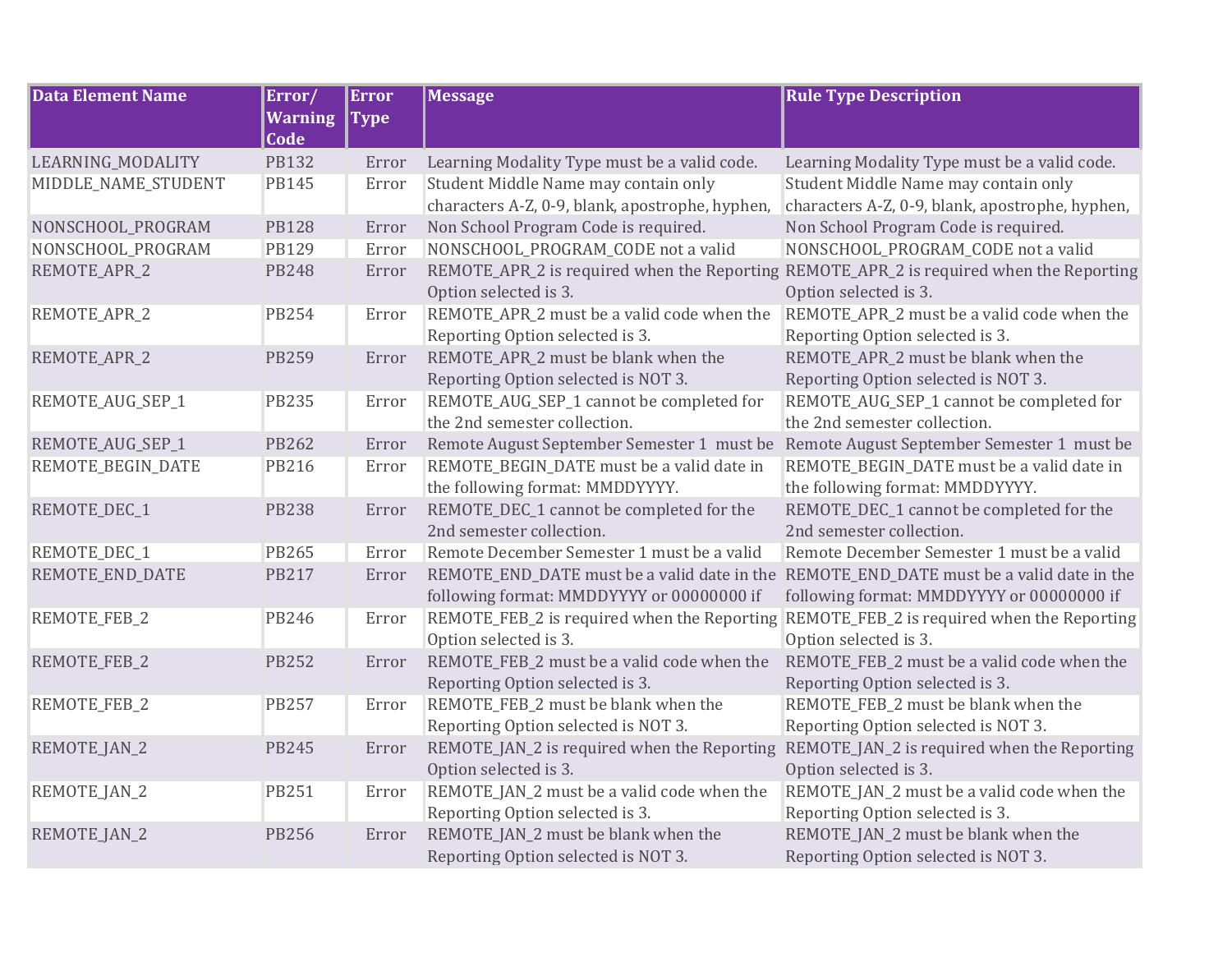| <b>Data Element Name</b> | Error/<br><b>Warning</b> | <b>Error</b><br><b>Type</b> | <b>Message</b>                              | <b>Rule Type Description</b>                                                        |
|--------------------------|--------------------------|-----------------------------|---------------------------------------------|-------------------------------------------------------------------------------------|
|                          | Code                     |                             |                                             |                                                                                     |
| REMOTE_MAR_2             | <b>PB247</b>             | Error                       | REMOTE_MAR_2 is required when the           | REMOTE_MAR_2 is required when the                                                   |
|                          |                          |                             | Reporting Option selected is 3.             | Reporting Option selected is 3.                                                     |
| REMOTE_MAR_2             | <b>PB253</b>             | Error                       | REMOTE_MAR_2 must be a valid code when the  | REMOTE_MAR_2 must be a valid code when the                                          |
|                          |                          |                             | Reporting Option selected is 3.             | Reporting Option selected is 3.                                                     |
| REMOTE_MAR_2             | <b>PB258</b>             | Error                       | REMOTE_MAR_2 must be blank when the         | REMOTE_MAR_2 must be blank when the                                                 |
|                          |                          |                             | Reporting Option selected is NOT 3.         | Reporting Option selected is NOT 3.                                                 |
| REMOTE_MAY_2             | <b>PB249</b>             | Error                       | REMOTE_MAY_2 is required when the           | REMOTE_MAY_2 is required when the                                                   |
|                          |                          |                             | Reporting Option selected is 3.             | Reporting Option selected is 3.                                                     |
| REMOTE_MAY_2             | <b>PB255</b>             | Error                       | REMOTE_MAY_2 must be a valid code when the  | REMOTE_MAY_2 must be a valid code when the                                          |
|                          |                          |                             | Reporting Option selected is 3.             | Reporting Option selected is 3.                                                     |
| REMOTE_MAY_2             | <b>PB260</b>             | Error                       | REMOTE_MAY_2 must be blank when the         | REMOTE_MAY_2 must be blank when the                                                 |
|                          |                          |                             | Reporting Option selected is NOT 3.         | Reporting Option selected is NOT 3.                                                 |
| REMOTE_NOV_1             | <b>PB237</b>             | Error                       | REMOTE_NOV_1 cannot be completed for the    | REMOTE_NOV_1 cannot be completed for the                                            |
|                          |                          |                             | 2nd semester collection.                    | 2nd semester collection.                                                            |
| REMOTE_NOV_1             | <b>PB264</b>             | Error                       | Remote November Semester 1 must be a valid  | Remote November Semester 1 must be a valid                                          |
| REMOTE_OCT_1             | <b>PB236</b>             | Error                       | REMOTE_OCT_1 cannot be completed for the    | REMOTE_OCT_1 cannot be completed for the                                            |
|                          |                          |                             | 2nd semester collection.                    | 2nd semester collection.                                                            |
| REMOTE_OCT_1             | <b>PB263</b>             | Error                       | Remote October Semester 1 must be a valid   | Remote October Semester 1 must be a valid                                           |
| REMOTE_SEMESTER_1        | <b>PB234</b>             | Error                       |                                             | REMOTE_SEMESTER_1 cannot be completed for REMOTE_SEMESTER_1 cannot be completed for |
|                          |                          |                             | the 2nd semester collection.                | the 2nd semester collection.                                                        |
| REMOTE_SEMESTER_2        | <b>PB174</b>             | Error                       | Remote Semester 2 must be a valid code      | Remote Semester 2 must be a valid code                                              |
| REMOTE_SEMESTER_2        | <b>PB244</b>             | Error                       | REMOTE_SEMESTER_2 is required when the      | REMOTE_SEMESTER_2 is required when the                                              |
|                          |                          |                             | Reporting Option selected is 2.             | Reporting Option selected is 2.                                                     |
| REMOTE_SEMESTER_2        | <b>PB250</b>             | Error                       | REMOTE_SEMESTER_2 must be a valid code      | REMOTE_SEMESTER_2 must be a valid code                                              |
|                          |                          |                             | when the Reporting Option selected is 2.    | when the Reporting Option selected is 2.                                            |
| REMOTE_SEMESTER_2        | PB261                    | Error                       | REMOTE_SEMESTER_2 must be blank when the    | REMOTE_SEMESTER_2 must be blank when the                                            |
|                          |                          |                             | Reporting Option selected is NOT 2.         | Reporting Option selected is NOT 2.                                                 |
| REPORTING_METHOD         | <b>PB133</b>             | Error                       | Reporting Option is required when Type of   | Reporting Option is required when Type of                                           |
|                          |                          |                             | Learning Modality selected is 1 or 2.       | Learning Modality selected is 1 or 2.                                               |
| REPORTING_METHOD         | <b>PB134</b>             | Error                       | Reporting option must be blank when Type of | Reporting option must be blank when Type of                                         |
|                          |                          |                             | Learning Modality selected is 3 or 4.       | Learning Modality selected is 3 or 4.                                               |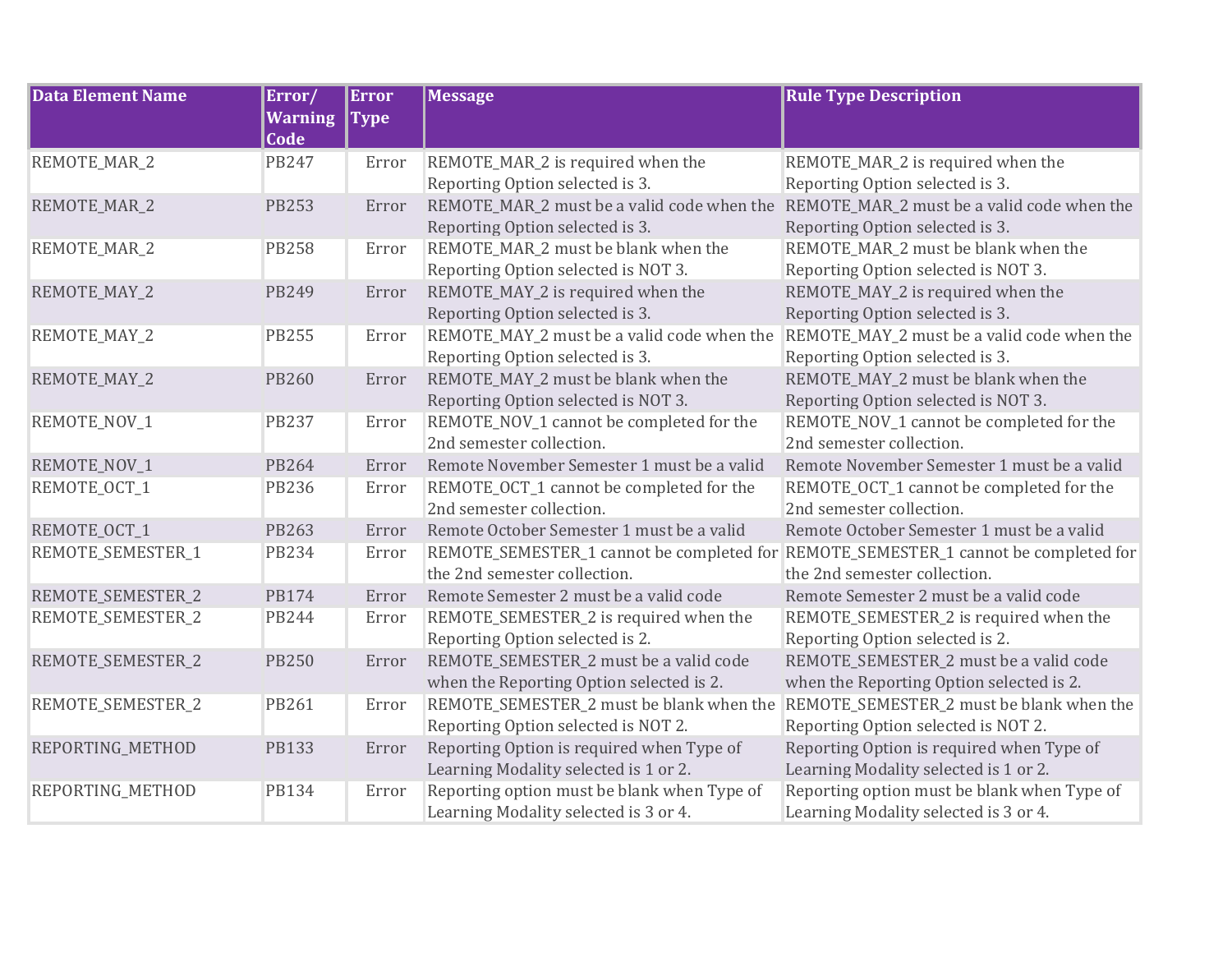| <b>Data Element Name</b> | Error/               | <b>Error</b> | <b>Message</b>                                                                                                                                                                                                                     | <b>Rule Type Description</b>                                                                                                                                                                                                       |
|--------------------------|----------------------|--------------|------------------------------------------------------------------------------------------------------------------------------------------------------------------------------------------------------------------------------------|------------------------------------------------------------------------------------------------------------------------------------------------------------------------------------------------------------------------------------|
|                          | <b>Warning</b>       | <b>Type</b>  |                                                                                                                                                                                                                                    |                                                                                                                                                                                                                                    |
| REPORTING_METHOD         | Code<br><b>PB135</b> | Error        | If Remote Learning Reporting Method for<br>Providing Timeframe Engaged in Remote or<br>Hybrid Learning is Begin/End Dates (code 1),<br>Begin and End Dates must be completed and a<br>valid date in the following format: MMDDYYYY | If Remote Learning Reporting Method for<br>Providing Timeframe Engaged in Remote or<br>Hybrid Learning is Begin/End Dates (code 1),<br>Begin and End Dates must be completed and a<br>valid date in the following format: MMDDYYYY |
| REPORTING_METHOD         | <b>PB173</b>         | Error        | Reporting Method must be a valid code                                                                                                                                                                                              | Reporting Method must be a valid code                                                                                                                                                                                              |
| REPORTING_METHOD         | <b>PB203</b>         |              | Warning 100% Full Time Remote Learning (option 1)<br>was selected for the same student at the same<br>school more than once. Please confirm the<br>student was enrolled in the same learning                                       | 100% Full Time Remote Learning (option 1)<br>was selected for the same student at the same<br>school more than once. Please confirm the<br>student was enrolled in the same learning                                               |
| REPORTING_METHOD         | <b>PB210</b>         | Error        | REPORTING_METHOD is not a valid category                                                                                                                                                                                           | REPORTING_METHOD is not a valid category                                                                                                                                                                                           |
| REPORTING_METHOD         | <b>PB217</b>         |              | Warning Hybrid Learning (option 2) was selected for the<br>same student at the same school more than<br>once. Please confirm the student was enrolled<br>in the same learning modality during two                                  | Hybrid Learning (option 2) was selected for the<br>same student at the same school more than<br>once. Please confirm the student was enrolled<br>in the same learning modality during two                                          |
| <b>SASID</b>             | 99999                | Error        | The SASID is invalid or name, birth date, or<br>gender doesnt match whats in the RITS system                                                                                                                                       | <b>SASID Validation</b>                                                                                                                                                                                                            |
| <b>SASID</b>             | PB139                | Error        | SASID must be numeric                                                                                                                                                                                                              | SASID must be numeric                                                                                                                                                                                                              |
| <b>SASID</b>             | <b>PB140</b>         | Error        | SASID must be 10 digits                                                                                                                                                                                                            | SASID must be 10 digits                                                                                                                                                                                                            |
| SCHOOL_CODE              | <b>PB154</b>         | Error        | School Code is required.                                                                                                                                                                                                           | School Code is required.                                                                                                                                                                                                           |
| SCHOOL_CODE              | <b>PB155</b>         | Error        | School Code does not contain a valid code                                                                                                                                                                                          | School Code does not contain a valid code                                                                                                                                                                                          |
| SCHOOL_ENTRY_DATE        | <b>PB125</b>         | Error        | Entry Date is required.                                                                                                                                                                                                            | Entry Date is required.                                                                                                                                                                                                            |
| SCHOOL_ENTRY_DATE        | <b>PB126</b>         | Error        | Entry Date must be a valid date in the following<br>format: MMDDYYYY.                                                                                                                                                              | Entry Date must be a valid date in the following<br>format: MMDDYYYY.                                                                                                                                                              |
| SCHOOL_ENTRY_DATE        | <b>PB215</b>         | Error        | REMOTE/HYBRID_BEGIN_DATE must be blank<br>when the Reporting Option selected is NOT 1.                                                                                                                                             | REMOTE/HYBRID_BEGIN_DATE must be blank<br>when the Reporting Option selected is NOT 1.                                                                                                                                             |
| SCHOOL_EXIT_DATE         | <b>PB127</b>         | Error        | the following format: MMDDYYYY or 00000000                                                                                                                                                                                         | WITHDRAW/EXIT_DATE must be a valid date in WITHDRAW/EXIT_DATE must be a valid date in<br>the following format: MMDDYYYY or 00000000                                                                                                |
| SCHOOL_EXIT_DATE         | <b>PB185</b>         | Error        | REMOTE/HYBRID_END_DATE cannot be prior<br>to the REMOTE/HYBRID_BEGIN_DATE or must<br>be 00000000 if the student is still enrolled in<br>Remote/Hybrid Learning at the time of                                                      | REMOTE/HYBRID_END_DATE cannot be prior<br>to the REMOTE/HYBRID_BEGIN_DATE or must<br>be 00000000 if the student is still enrolled in<br>Remote/Hybrid Learning at the time of                                                      |